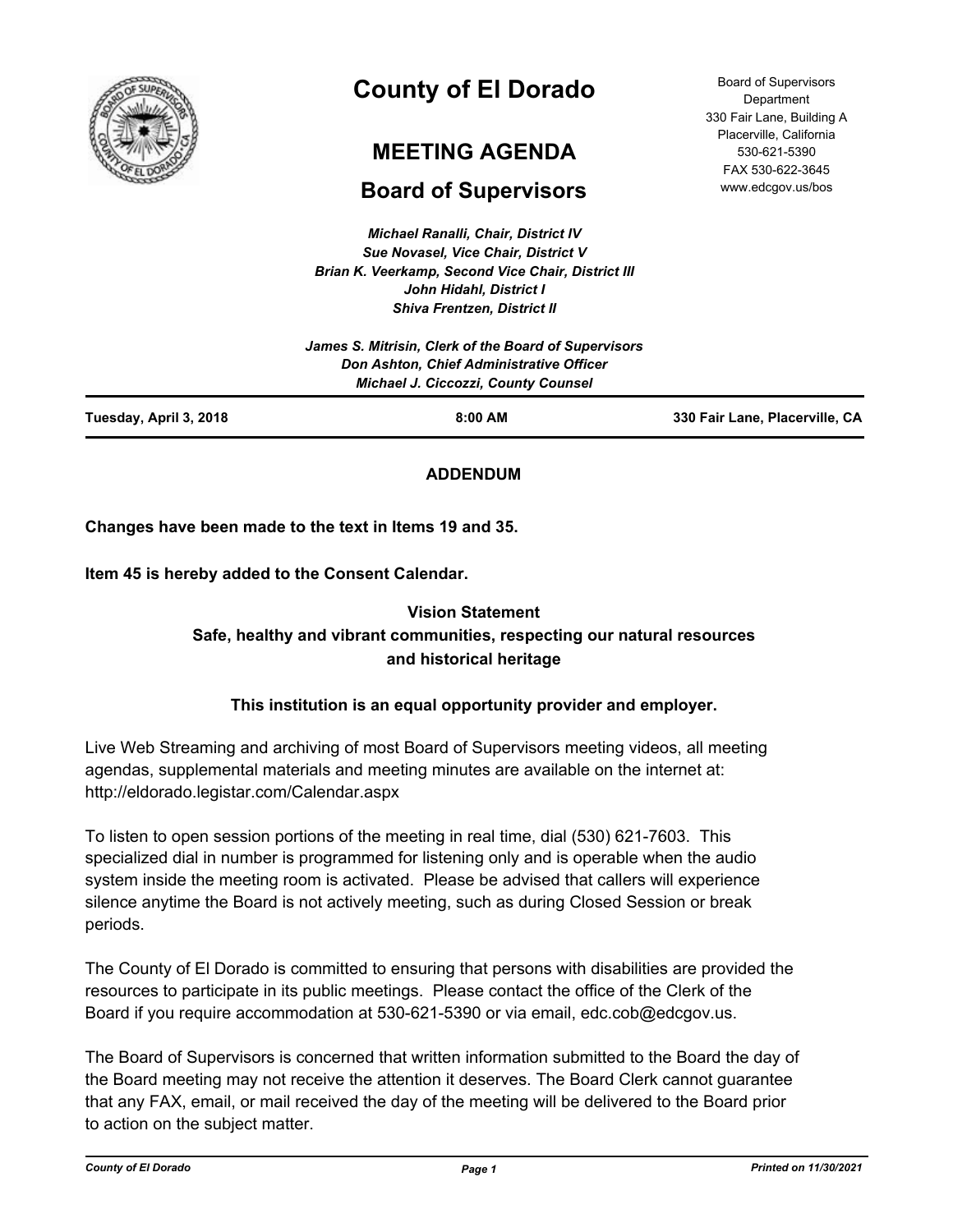The Board meets simultaneously as the Board of Supervisors and the Board of Directors of the Air Quality Management District, In-Home Supportive Services, Public Housing Authority, Redevelopment Agency and other Special Districts.

For Purposes of the Brown Act § 54954.2 (a), the numbered items on this Agenda give a brief description of each item of business to be transacted or discussed. Recommendations of the staff, as shown, do not prevent the Board from taking other action.

Materials related to an item on this Agenda submitted to the Board of Supervisors after distribution of the agenda packet are available for inspection during normal business hours in the public viewing packet located in Building A, 330 Fair Lane, Placerville or in the Board Clerk's Office located at the same address. Such documents are also available on the Board of Supervisors' Meeting Agenda webpage subject to staff's ability to post the documents before the meeting.

## **PROTOCOLS FOR PUBLIC COMMENT**

Public comment will be received at designated periods as called by the Board Chair.

Public comment on items scheduled for Closed Session will be received before the Board recesses to Closed Session.

Except with the consent of the Board, individuals shall be allowed to speak to an item only once.

On December 5, 2017 the Board adopted the following protocol relative to public comment periods:

Time for public input will be provided at every Board of Supervisors meeting. Individuals will have three minutes to address the Board. Individuals authorized by organizations will have three minutes to present organizational positions and perspectives and may request additional time, up to five minutes. At the discretion of the Board, time to speak by any individual may be extended.

A total of 20 minutes will be allocated for public comment during Open Forum and for each agenda item to be discussed. Public comment on certain agenda items designated and approved by the Board may be treated differently with specific time limits per speaker or a limit on the total amount of time designated for public comment. It is the intent of the Board that quasi-judicial matters have additional flexibility depending upon the nature of the issue.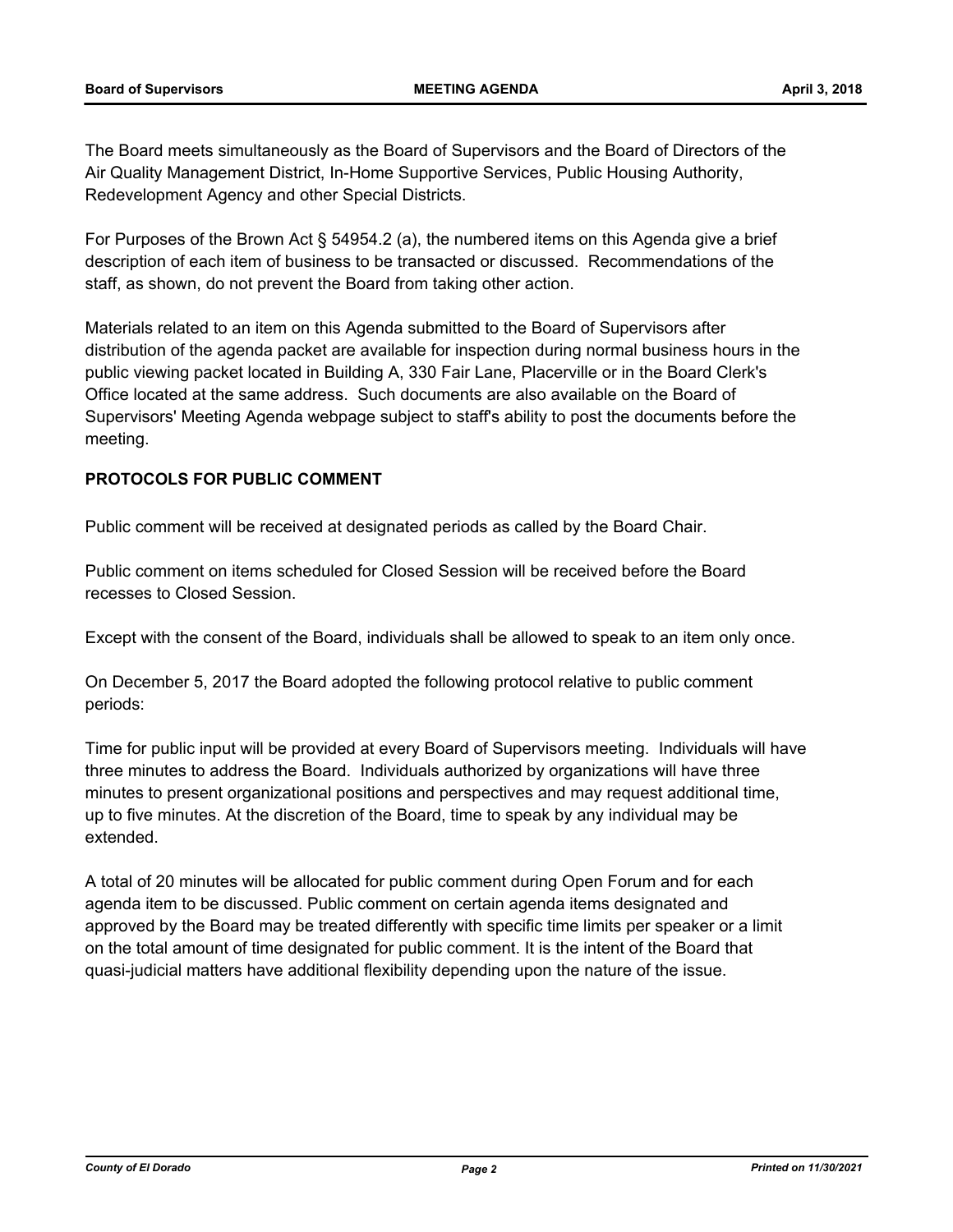Individual Board members may ask clarifying questions but will not engage in substantive dialogue with persons providing input to the Board.

If a person providing input to the Board creates a disruption by refusing to follow Board guidelines, the Chair of the Board may take the following actions.

Step 1. Request the person adhere to Board guidelines. If the person refuses, the Chair may ask the Clerk to turn off the speaker's microphone.

Step 2. If the disruption continues, the Chair may order a recess of the Board meeting.

Step 3. If the disruption continues, the Chair may order the removal of the person from the Board meeting.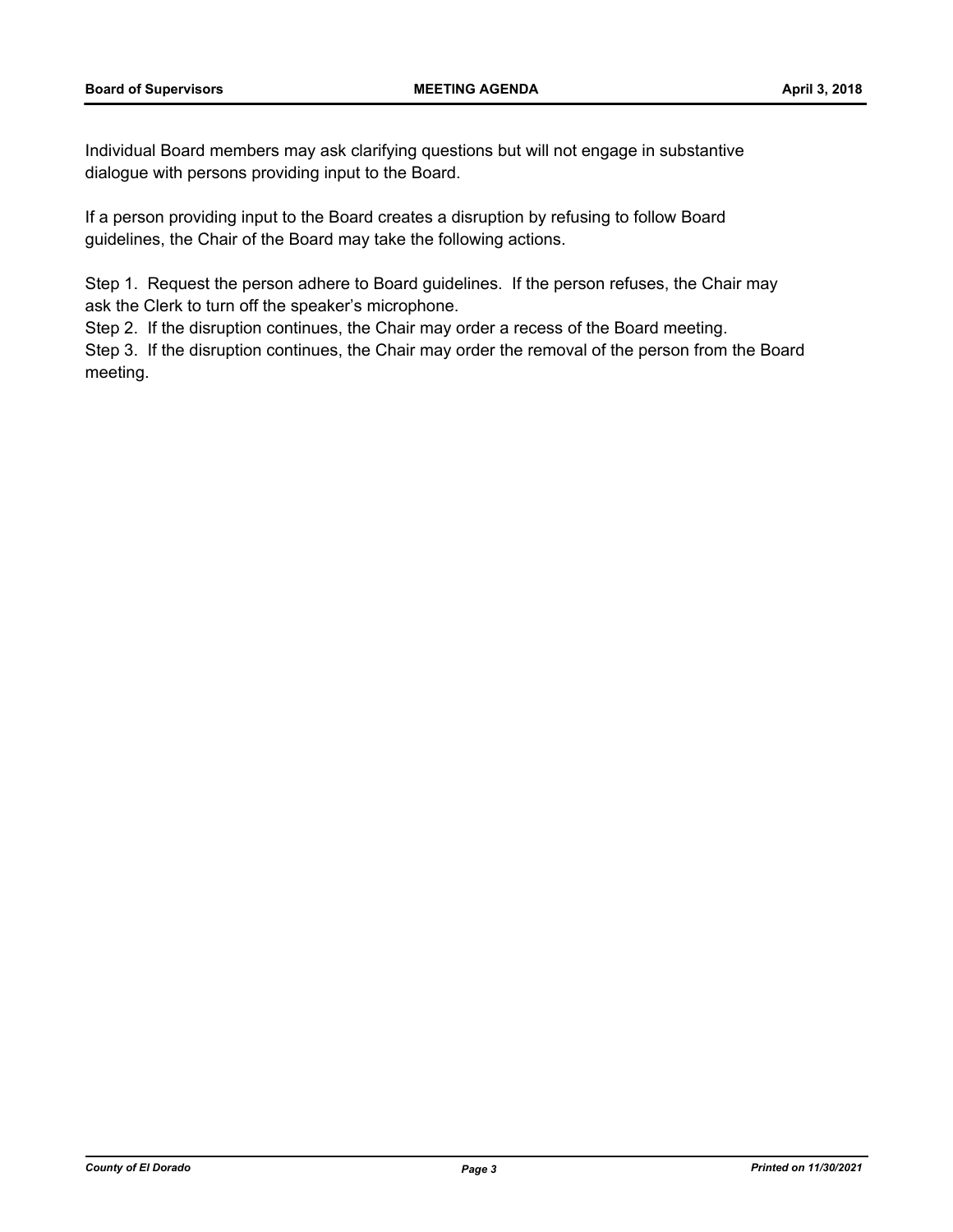## **8:01 A.M. - CALLED TO ORDER AND RECESSED TO CLOSED SESSION**

#### **9:00 A.M. - RECONVENED TO OPEN SESSION AND CLOSED SESSION REPORTS**

#### **INVOCATION AND PLEDGE OF ALLEGIANCE TO THE FLAG**

#### **ADOPTION OF THE AGENDA AND APPROVAL OF CONSENT CALENDAR**

The Board may make any necessary additions, deletions or corrections to the agenda including moving items to or from the Consent Calendar and adopt the agenda and the Consent Calendar with one single vote. A Board member may request an item be removed from the Consent Calendar for discussion and separate Board action. At the appropriate time as called by the Board Chair, members of the public may make a comment on matters on the Consent Calendar prior to Board action.

#### **OPEN FORUM**

#### [18-0555](http://eldorado.legistar.com/gateway.aspx?m=l&id=/matter.aspx?key=23900) OPEN FORUM (See Attachment)

Open Forum is an opportunity for members of the public to address the Board of Supervisors on subject matter that is not on their meeting agenda and within their jurisdiction. Public comments during Open Forum are limited to three minutes per person. Individuals authorized by organizations will have three minutes to present organizational positions and perspectives and may request additional time, up to five minutes. The total amount of time reserved for Open Forum is 20 Minutes.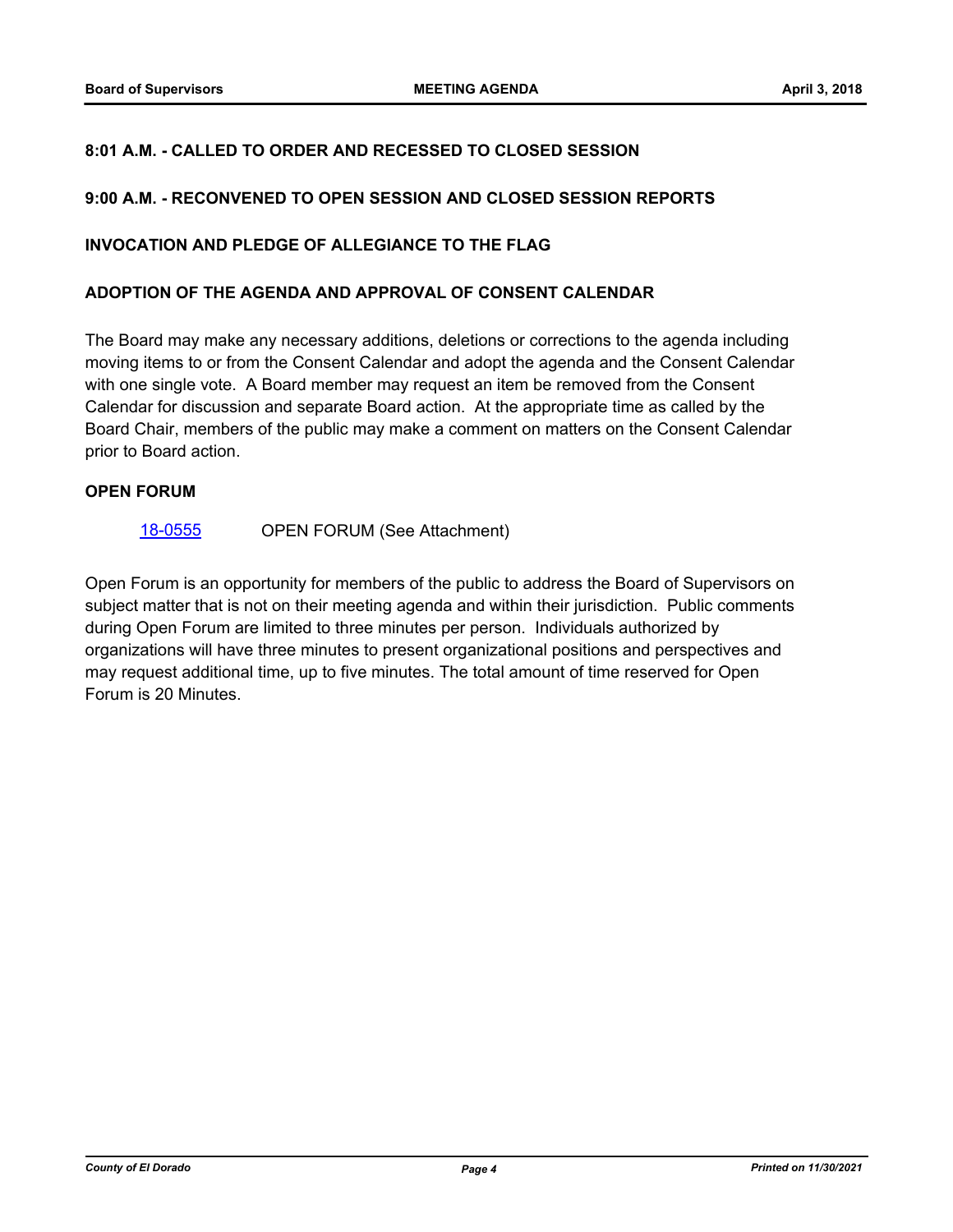#### **CONSENT CALENDAR**

**1.** [18-0521](http://eldorado.legistar.com/gateway.aspx?m=l&id=/matter.aspx?key=23866) Clerk of the Board recommending the Board approve the Minutes from the regular meeting of the Board of Supervisors on March 20, 2018.

## **GENERAL GOVERNMENT - CONSENT ITEMS**

**2.** [18-0434](http://eldorado.legistar.com/gateway.aspx?m=l&id=/matter.aspx?key=23779) Auditor-Controller recommending the Board Authorize and Execute the First Amendment to Agreement 548-S1311with NBS Government Finance Group, Inc. for the provision of Mello Roos bond administrative services, extending this agreement for one additional year through April 30, 2019, and increasing the not-to exceed amount by \$50,000 for a new maximum amount of \$300,000.

**FUNDING:** Mello Roos District Revenues.

**3.** [18-0439](http://eldorado.legistar.com/gateway.aspx?m=l&id=/matter.aspx?key=23784) Chief Administrative Office, Facilities Division, recommending the Board authorize the Purchasing Agent to sign Amendment V to Agreement for Services 301-S1611 with Architectural Nexus, Inc., to increase compensation by \$101,590, for an amended not to exceed of \$1,110,239, to expand the scope of work to include Furniture, Fixture and Equipment architectural services with no change to the term of the agreement.

**FUNDING:** United States Department of Agriculture Loan (General Fund).

**4.** [18-0081](http://eldorado.legistar.com/gateway.aspx?m=l&id=/matter.aspx?key=23422) Chief Administrative Office recommending the Board adopt and authorize the Chair to sign Resolution **045-2018** authorizing payment of \$20,000 to the City of Placerville (City) to offset maintenance and operational costs associated with use of the Placerville Aquatic Center by residents of the County who reside outside of the City limits, with funding included in the Fiscal Year 2017-18 Adopted Budget, and find that the contribution is of general county interest and/or that the cost of maintenance is increased by reason of use by residents of the county outside of the city. (4/5 vote required for finding to Adopt Resolution)

**FUNDING:** General Fund.

**5.** [18-0414](http://eldorado.legistar.com/gateway.aspx?m=l&id=/matter.aspx?key=23759) Chief Administrative Office, Procurement and Contracts Division, presenting a list of County surplus property and recommending the Board so declare and authorize disposal of same in accordance with the procedures outlined in the County's Purchasing Ordinance, Chapter 3.12 and Section 3.12.220 thereof.

**FUNDING:** Various.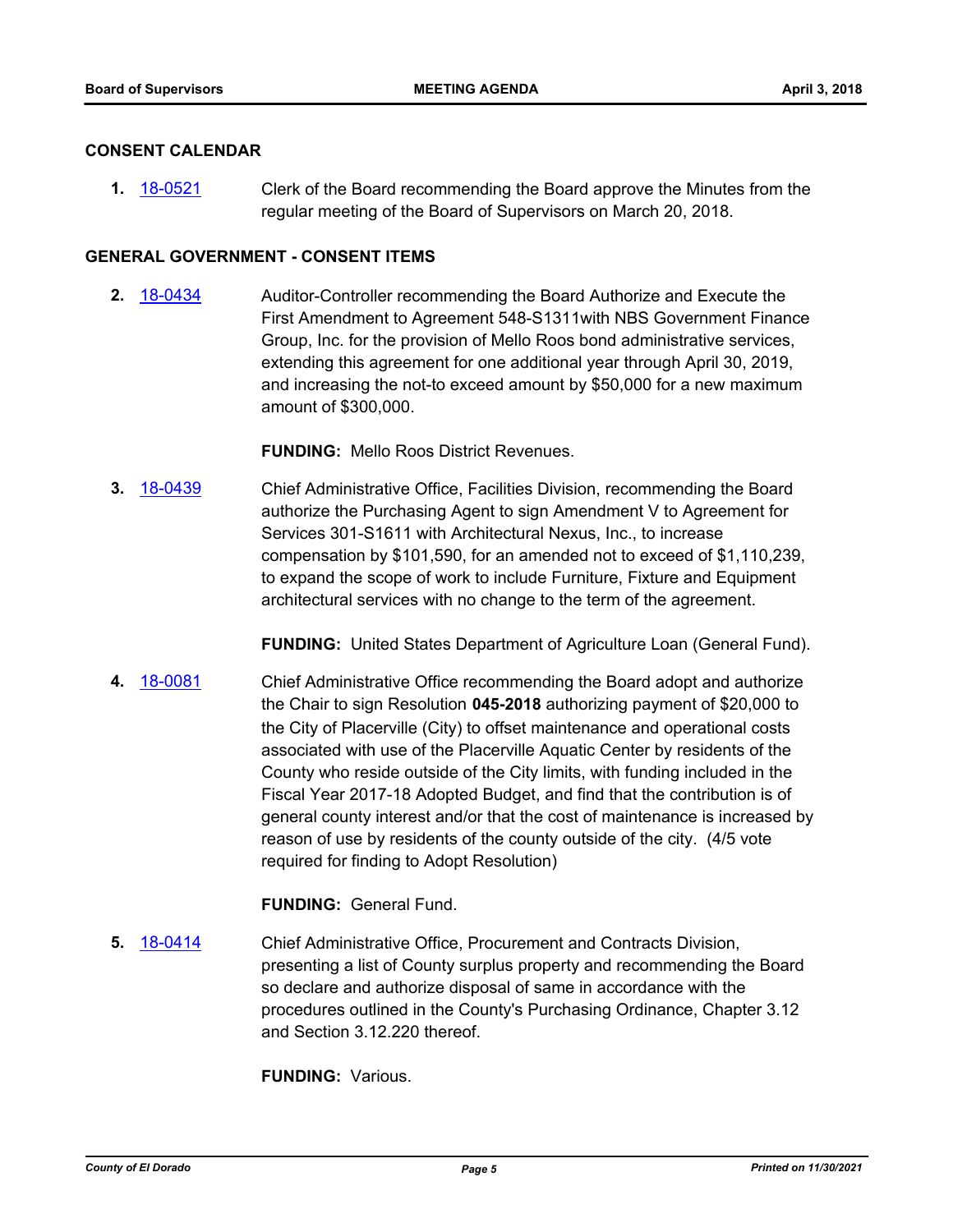**6.** [18-0415](http://eldorado.legistar.com/gateway.aspx?m=l&id=/matter.aspx?key=23760) Elections Department recommending the Board approve and authorize the Purchasing Agent to execute Agreement 2587 with Dominion Voting Systems, Inc. in a total amount of \$23,697.12, for Software License Agreement of the Global Election Management System ballot counting system, with a retroactive effective date of March 1, 2018 through February 28, 2020 (initial period) with an option to extend by one year to February 28, 2021.

## **FUNDING:** Federal Funds.

**7.** [18-0425](http://eldorado.legistar.com/gateway.aspx?m=l&id=/matter.aspx?key=23770) Elections Department recommending the Board adopt and authorize the Chair to sign Resolution **046-2018** consolidating local jurisdiction elections with the upcoming June 5, 2018 election.

#### **FUNDING:** N/A

**8.** [18-0440](http://eldorado.legistar.com/gateway.aspx?m=l&id=/matter.aspx?key=23785) Elections Department recommending the Board declare the results of the official canvass of the March 6, 2018 Mail Ballot Election conducted by the Recorder-Clerk-Registrar of Voters.

#### **FUNDING:** N/A

**9.** [18-0454](http://eldorado.legistar.com/gateway.aspx?m=l&id=/matter.aspx?key=23799) Elections Department recommending the Board approve and authorize the Purchasing Agent to execute a perpetual agreement 2577 with SouthTech Systems, Inc., for annual maintenance and technical support of the department's Statement of Economic Interest filing system. The annual fee will be fixed at \$10,173.91 for the first 3 years, after this period the agreement may renew at a fee not-to-exceed cost of living increases up to 5% per year. The term of this agreement will commence at execution of agreement.

- **10.** [18-0418](http://eldorado.legistar.com/gateway.aspx?m=l&id=/matter.aspx?key=23763) El Dorado County Fair Board of Directors inviting the Board of Supervisors to an informal luncheon and presentation on Tuesday, May 1, 2018 at 12:00 P.M. at the El Dorado County Fairgrounds (Marshall Building), 100 Placerville Drive, Placerville, CA.
- **11.** [18-0476](http://eldorado.legistar.com/gateway.aspx?m=l&id=/matter.aspx?key=23821) **FENIX Executive Committee and Project Manager recommending the** Board receive and file a status update on the implementation of Enterprise Resource Program.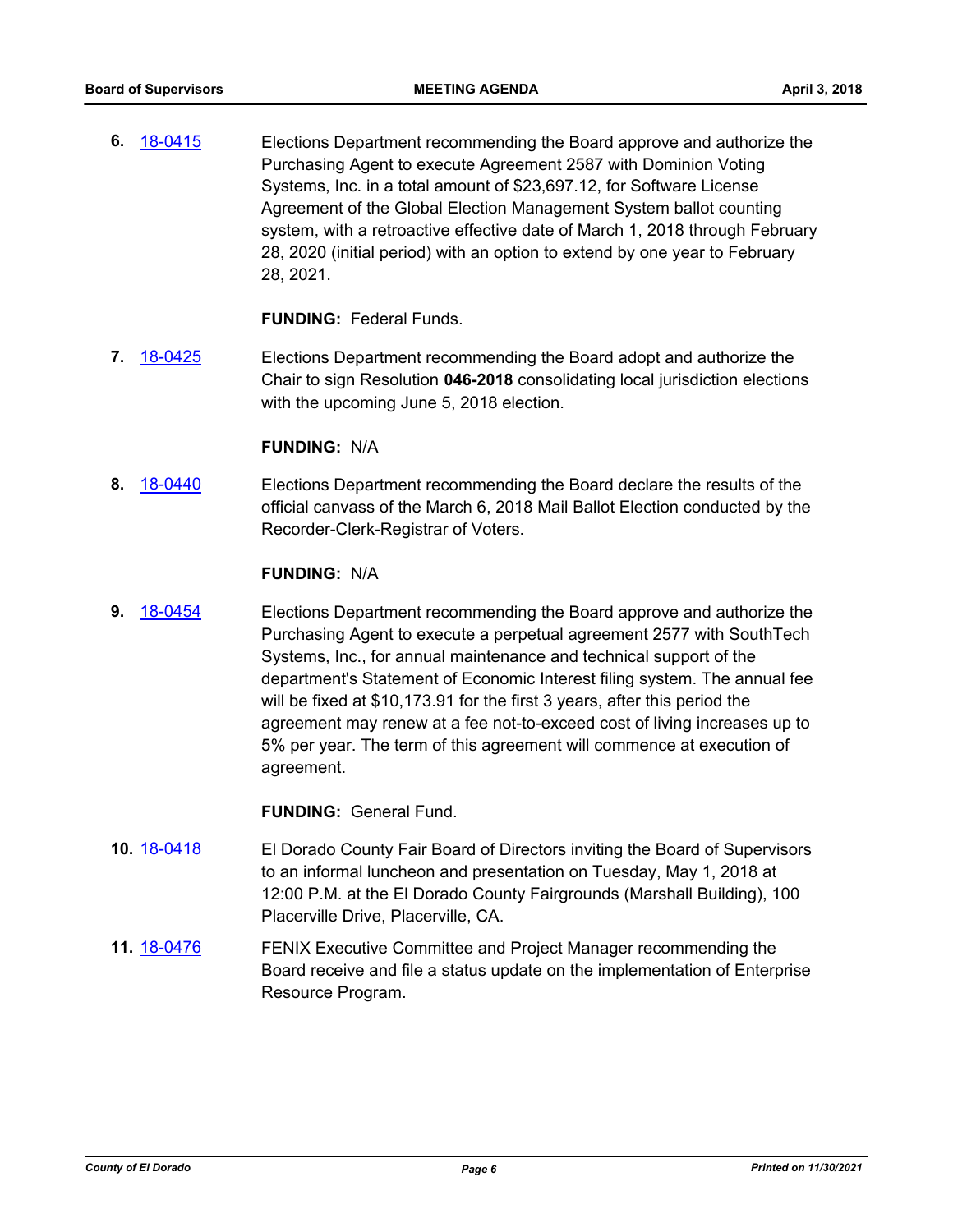**12.** [18-0252](http://eldorado.legistar.com/gateway.aspx?m=l&id=/matter.aspx?key=23595) Human Resources Department recommending the Board: 1) Adopt and authorize the Chair to sign Resolution **044-2018** approving the negotiated Memorandum of Understanding (MOU) between the County of El Dorado and the El Dorado County Probation Officers Association representing the Probation Bargaining Unit; 2) Authorize the Chair to sign said MOU, noting the MOU will be effective the first full pay period following Union ratification and Board of Supervisors

adoption of the MOU and shall remain in effect through December 31, 2019;

3) Direct Human Resources and the Auditor-Controller's Office to administer and implement the MOU provisions.

#### **FUNDING:** General Fund.

**13.** [18-0467](http://eldorado.legistar.com/gateway.aspx?m=l&id=/matter.aspx?key=23812) Human Resources Department and Health and Human Services Agency recommending the Board:

> 1) Approve and adopt the new Merit System Services class specification of Eligibility Specialist Trainee and approve revisions to the existing Merit System Services class specifications of Eligibility Specialist I/II, Eligibility Specialist III, and Eligibility Supervisor; and

2) Approve and authorize the Chair to sign Resolution **050-2018** to approve:

a) The adoption of the Eligibility Specialist Trainee classification, job class number, salary range, and bargaining unit;

b) The classification title changes for Eligibility Worker I (New Title: Eligibility Specialist I), Eligibility Worker II (New Title: Eligibility Specialist II), Eligibility Worker III (New Title: Eligibility Specialist III), and Eligibility Supervisor I (New Title: Eligibility Supervisor); and

c) A 5% salary increase to the Eligibility Specialist I, II, III, and Supervisor classifications.

**FUNDING:** Health and Human Services Agency State (15%) and Federal (85%) Funds.

**14.** [18-0485](http://eldorado.legistar.com/gateway.aspx?m=l&id=/matter.aspx?key=23830) Human Resources Department and Department of Planning and Building recommending the Board approve and adopt the proposed Director of Planning & Building class specification.

**FUNDING:** N/A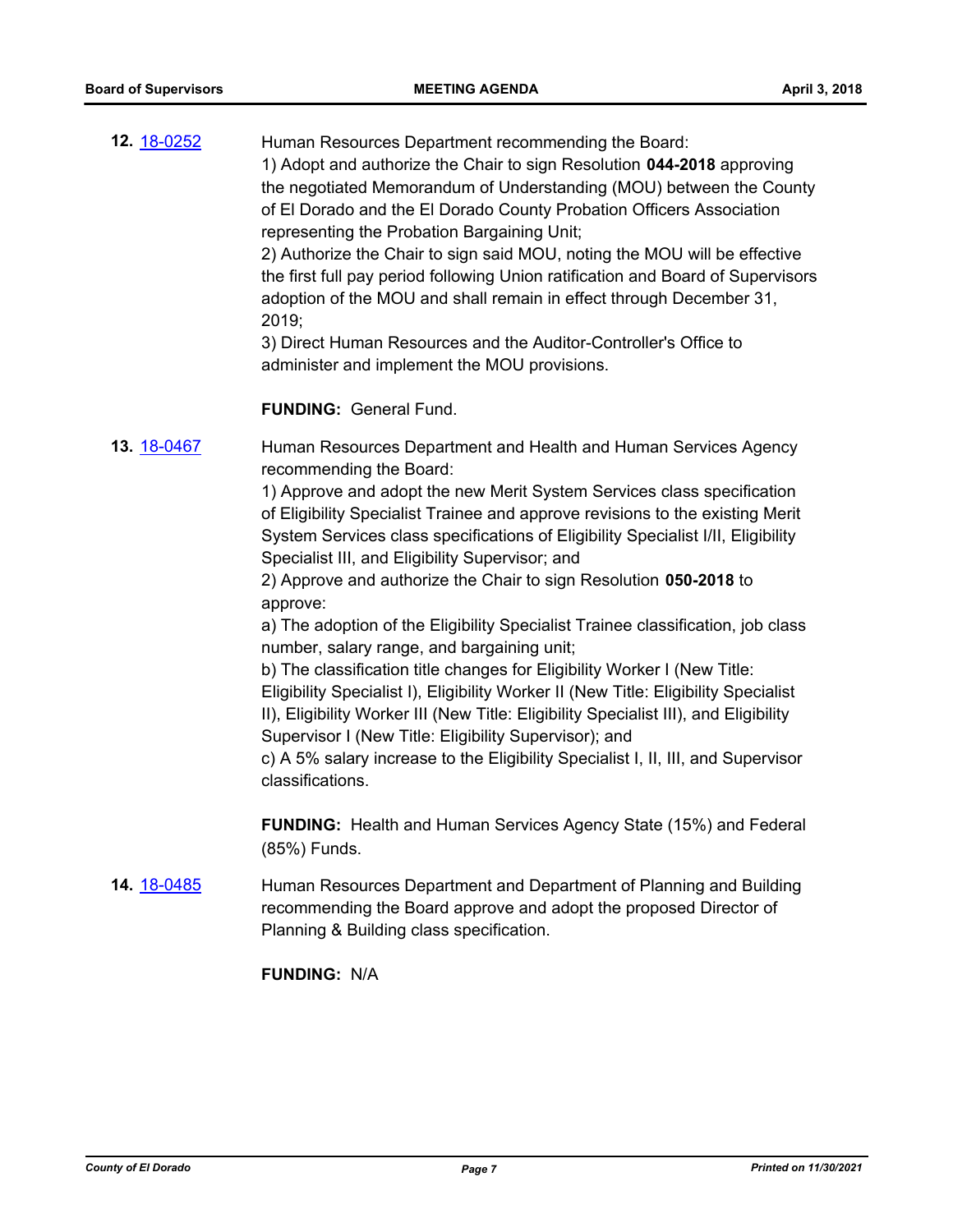**15.** [18-0115](http://eldorado.legistar.com/gateway.aspx?m=l&id=/matter.aspx?key=23457) Recorder-Clerk recommending the Board adopt and authorize the Chair to sign Resolution **048-2018** to increase the Recorder-Clerk personnel allocation by 1.0 full time equivalent Assistant County Recorder position to provide an overlap position for training purposes, until the planned retirement of the incumbent in October 2018, and authorize the Human Resources Department to initiate the recruitment upon confirmation of the retirement date of the incumbent. The additional Assistant County Recorder position will be deleted effective with the retirement of the current incumbent.

**FUNDING:** General Fund.

**16.** [18-0531](http://eldorado.legistar.com/gateway.aspx?m=l&id=/matter.aspx?key=23876) Treasurer-Tax Collector recommending the Board ratify the emergency appointment of one extra-help position in accordance with Personnel Policy 805.1 in order to prevent the interruption of essential County services.

- **17.** [16-0305](http://eldorado.legistar.com/gateway.aspx?m=l&id=/matter.aspx?key=20961) Supervisor Ranalli recommending the Board find that a state of emergency continues to exist in El Dorado County as a result of unprecedented tree mortality due to drought conditions and related bark beetle infestations. (Cont. 3/20/18, Item 14)
- **18.** [18-0536](http://eldorado.legistar.com/gateway.aspx?m=l&id=/matter.aspx?key=23881) Supervisor Ranalli recommending the Board, in accordance with Board of Supervisors Policy A-3 - Ordinances-New or Amended: 1) Provide conceptual approval to direct the Office of the County Counsel to prepare amendments to Chapter 9.55 of the El Dorado County Ordinance Code pertaining to the Camping and Storage of Personal Property on Private and Public Property that will prohibit camping on county-owned property that was obtained to preserve habitat for rare plants or oak woodlands; and 2) Direct the Office of the County Counsel to return to the Board on April 10, 2018, with proposed ordinance for First Reading.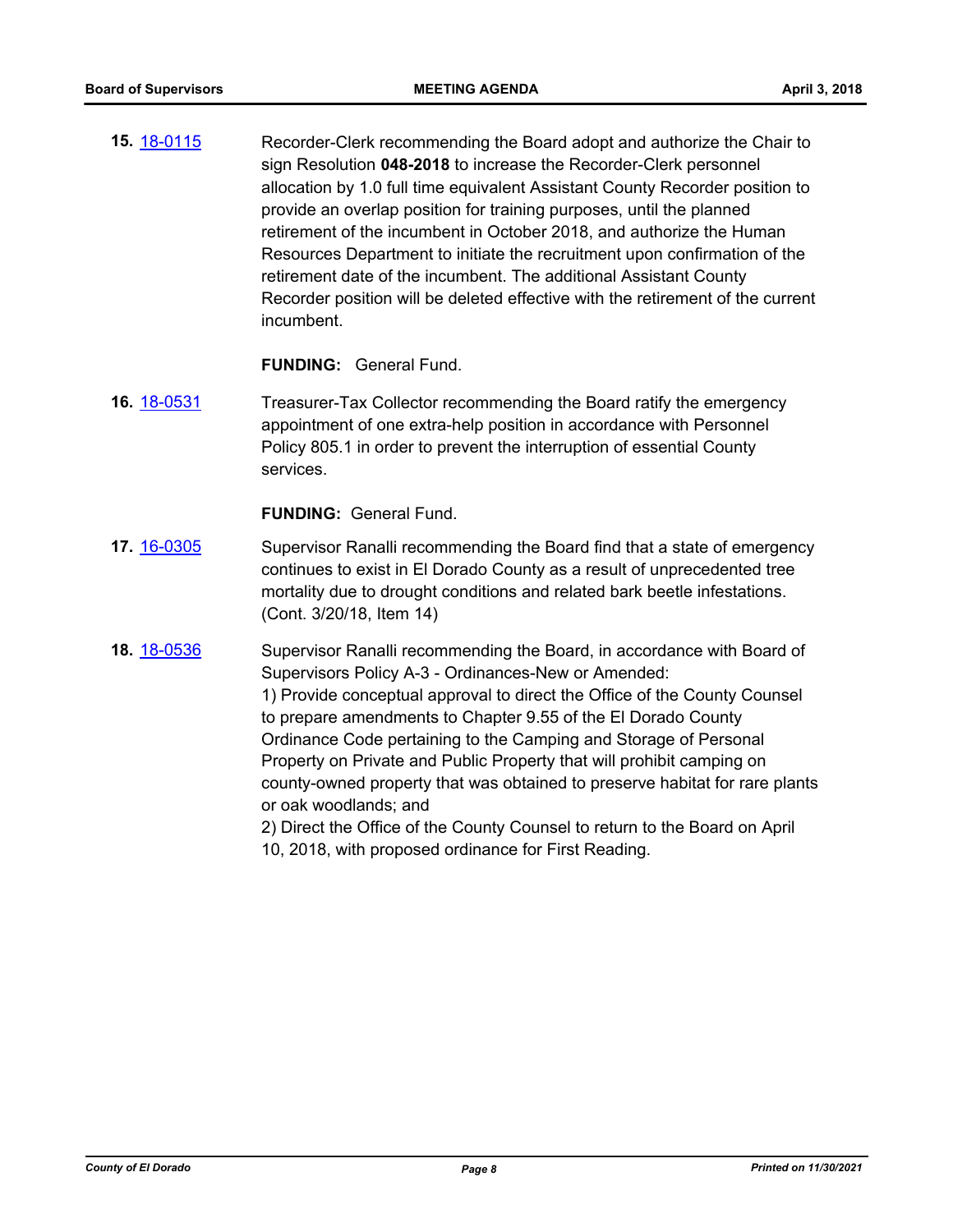#### **HEALTH AND HUMAN SERVICES - CONSENT ITEMS**

**19.** [18-0482](http://eldorado.legistar.com/gateway.aspx?m=l&id=/matter.aspx?key=23827) Health and Human Services Agency and Human Resources Department recommending the Board approve and authorize the Chair to sign Resolution 054-2018 to the re-titling of re-title the County classification of Eligibility Systems Specialist to System Support Analyst in order to maintain uniformity with Merit System Services classification structure.

#### **FUNDING:** N/A

**20.** [18-0442](http://eldorado.legistar.com/gateway.aspx?m=l&id=/matter.aspx?key=23787) Health and Human Services Agency recommending the Board: 1) Adopt and authorize the Chair to sign a proclamation to recognize April 2 - 8, 2018 as National Public Health Week; and 2) Acknowledge the efforts of the Health and Human Services Agency, Public Health Division, its partnering agencies, and the residents of the El Dorado County in creating healthy communities and neighborhoods.

## **FUNDING:** N/A

**21.** [18-0336](http://eldorado.legistar.com/gateway.aspx?m=l&id=/matter.aspx?key=23679) Health and Human Services Agency recommending the Board approve and authorize the Chair to sign revenue-generating Memorandum of Understanding AMS-107 with Marshall Medical Center, Inc., with an effective date retroactive to March 19, 2018 through June 30, 2023, thereby continuing the rates for Interfacility Transfers via ambulance transporters, as established in the prior revenue Agreement 466-M1311.

**FUNDING:** Fee for Service, Property Tax and Special Tax Assessment.

**22.** [18-0377](http://eldorado.legistar.com/gateway.aspx?m=l&id=/matter.aspx?key=23722) Library Department recommending the Board: 1) Accept a donation of \$156,882.20 from the El Dorado Community Foundation distributing the funds from the Jean T. and Stephen D. Myers Myers Trust to be used for operations and enhancements of the South Lake Tahoe Library;

> 2) Authorize the establishment of the "SLT Myers Library Trust" Special Revenue Fund, Index/Org Code 4370708, Fund 12-1243-12430308 to maintain the funds for future use;

> 3) Approve budget transfer adding \$25,800 in revenue and expenses to the Fiscal Year 2017-18 budget for the South Lake Tahoe Library; and 4) Adopt and authorize the Chair to sign Resolution **049-2018** to amend Personnel Allocation Resolution 109-2017 adding a 0.6 FTE Library Assistant I/II. (4/5 Vote required to approve Budget Transfer)

**FUNDING:** Donation.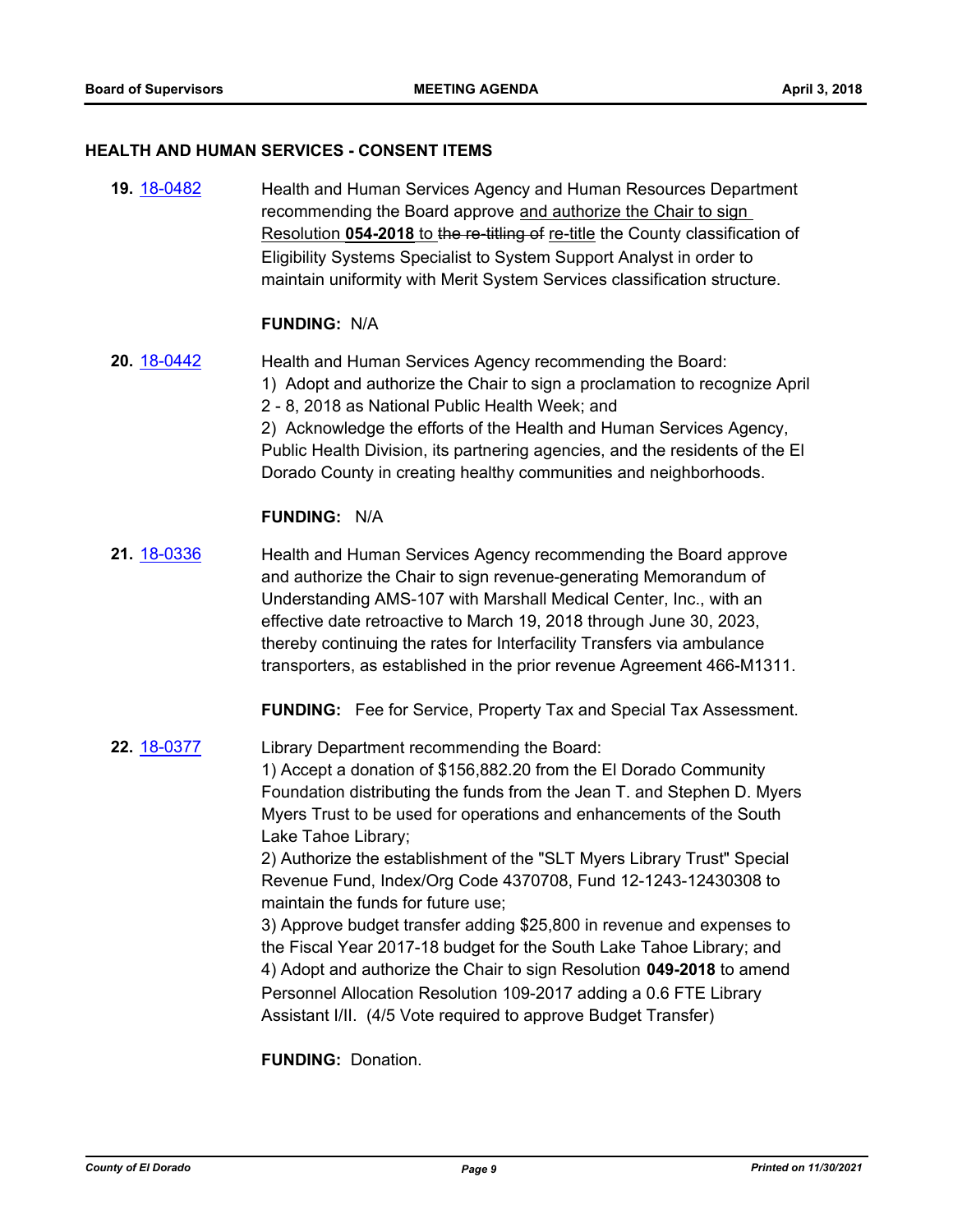#### **LAND USE AND DEVELOPMENT - CONSENT ITEMS**

**23.** [18-0433](http://eldorado.legistar.com/gateway.aspx?m=l&id=/matter.aspx?key=23778) Air Quality Management District (AQMD) recommending the Board, acting as the AQMD Board of Directors, consider the following: 1) Award the eligible AB 2766 calendar year 2018 and 2019 motor vehicle emission reduction projects in response to a Request for Proposals issued by AQMD in November 2017; 2) Authorize the Air Pollution Control Officer to execute project agreements, and any amendments that do not increase awarded amounts, with the applicants for the amounts requested (up to \$498,355), pending approval of County Counsel and Risk Management; and 3) Direct AQMD to conduct another Request for Proposals solicitation for projects with the remaining funds not awarded to eligible projects (minimum of \$101,645). **FUNDING:** California Department of Motor Vehicles AB 2766 Subvention Funds. **24.** [18-0225](http://eldorado.legistar.com/gateway.aspx?m=l&id=/matter.aspx?key=23567) Community Development Services, Department of Transportation, recommending the Board consider the following pertaining to the Country Club Heights Erosion Control Project, Contract PW 17-31166, CIP 95191, P&C 2532: 1) Approve and adopt the Plans and Contract Documents and authorize the Chair to sign the Plans; and 2) Authorize advertisement for construction bids. **FUNDING:** United States Forest Service (78% - Federal) and California Tahoe Conservancy (22% - State). **25.** [18-0226](http://eldorado.legistar.com/gateway.aspx?m=l&id=/matter.aspx?key=23568) Community Development Services, Department of Transportation, recommending the Board consider the following pertaining to the Elks Club Drive Capital Overlay and Rehabilitation Project, Contract PW 18-31210, CIP 72192, P&C 2531: 1) Approve the addition of the Elks Club Drive Capital Overlay and Rehabilitation Project to the 2017 Capital Improvement Program; 2) Approve and adopt the Plans and Contract Documents and authorize the Chair to sign the Plans; and 3) Authorize advertisement for construction bids.

**FUNDING:** Local Discretionary Funds. (100% - Local)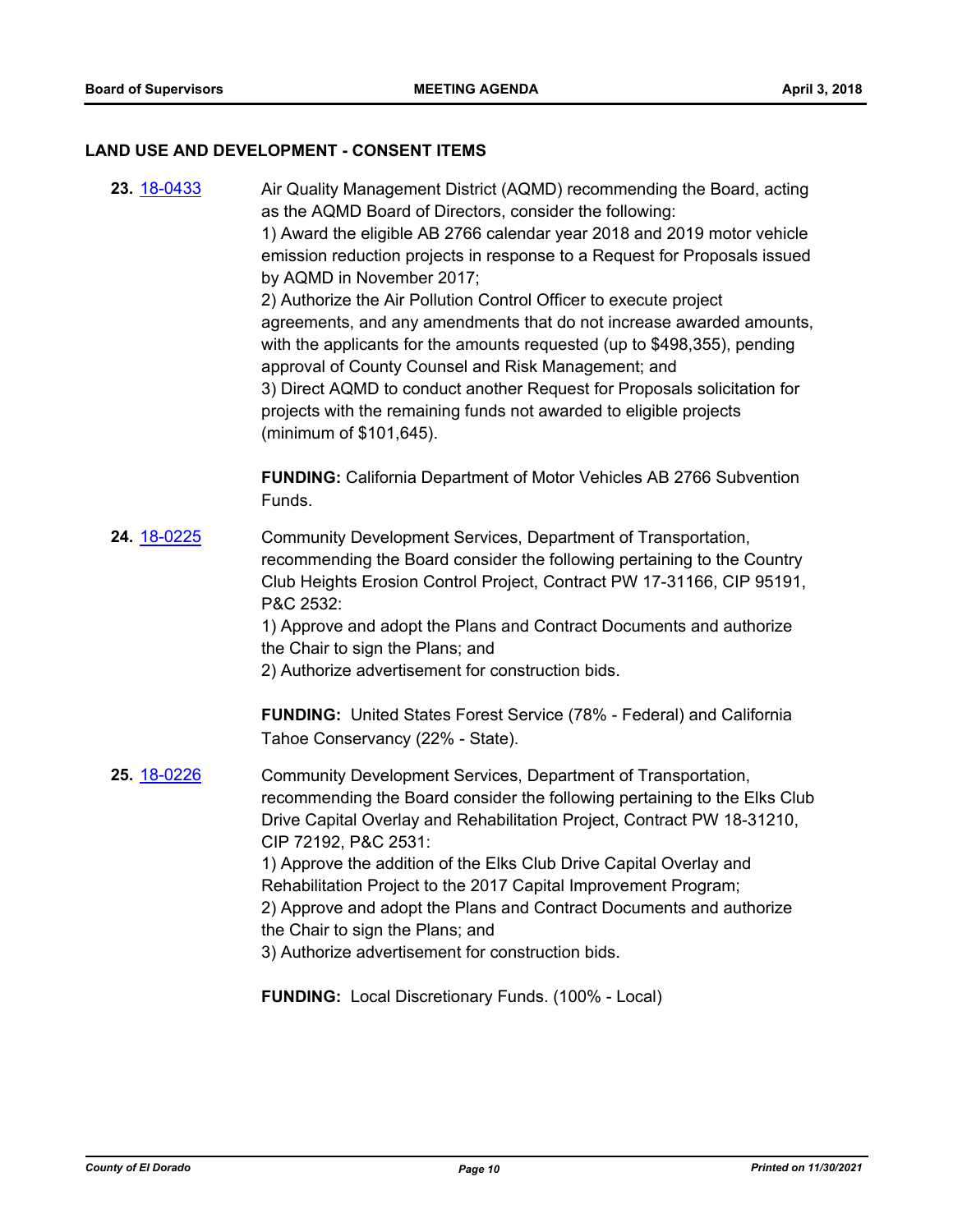**26.** [18-0277](http://eldorado.legistar.com/gateway.aspx?m=l&id=/matter.aspx?key=23620) Community Development Services, Department of Transportation, recommending the Board approve and authorize the Chair to sign First Amendment to Agreement for Services 450-S1611 with Sycamore Environmental Consultants, Inc., to update Exhibit C - Cost Proposal, without increasing the rates or total budget for the project, and update several administrative details, and to provide environmental compliance and permitting services for the Green Valley Road at Mound Springs Creek - Bridge Replacement Project, CIP 77136, and Green Valley Road at Indian Creek - Bridge Replacement Project, CIP 77127.

> **FUNDING:** Each Project is funded by Highway Bridge Program (88.53%), and a combination of Regional Surface Transportation Program and Traffic Impact Mitigation Fees as the grant match (11.47%).

**27.** [18-0353](http://eldorado.legistar.com/gateway.aspx?m=l&id=/matter.aspx?key=23696) Community Development Services, Department of Transportation, recommending the Board consider the following:

> 1) Authorize the Department of Transportation Director, or designee, to approve and sign Reimbursable Agreement DTFH68-15-E-00034, Modification 002, with the Federal Highway Administration, Central Federal Lands Highway Division in the amount of \$20,176,454 for the Ice House Road Pavement Rehabilitation, Phase 2 Project, CIP 72191. The Federal grant portion is 87.2 percent which is \$17,585,802 and the County's matching local portion is 12.8 percent which is \$2,590,652; 2) Authorize the Department of Transportation Director, or designee, to amend Reimbursable Agreement DTFH68-15-E-00034, Modification 002 for all minor modifications as necessary throughout the term of the agreement; and

> 3) Authorize the Chief Administrative Office to make budget adjustments during the Fiscal Year 2018/19 Budget Addenda process to designate an additional \$87,435 of Sacramento Municipal Utility District funds that is currently undesignated and not programmed.

**FUNDING:** Sacramento Municipal Utility District funds and Federal Highway Administration Federal Lands Access Program funds.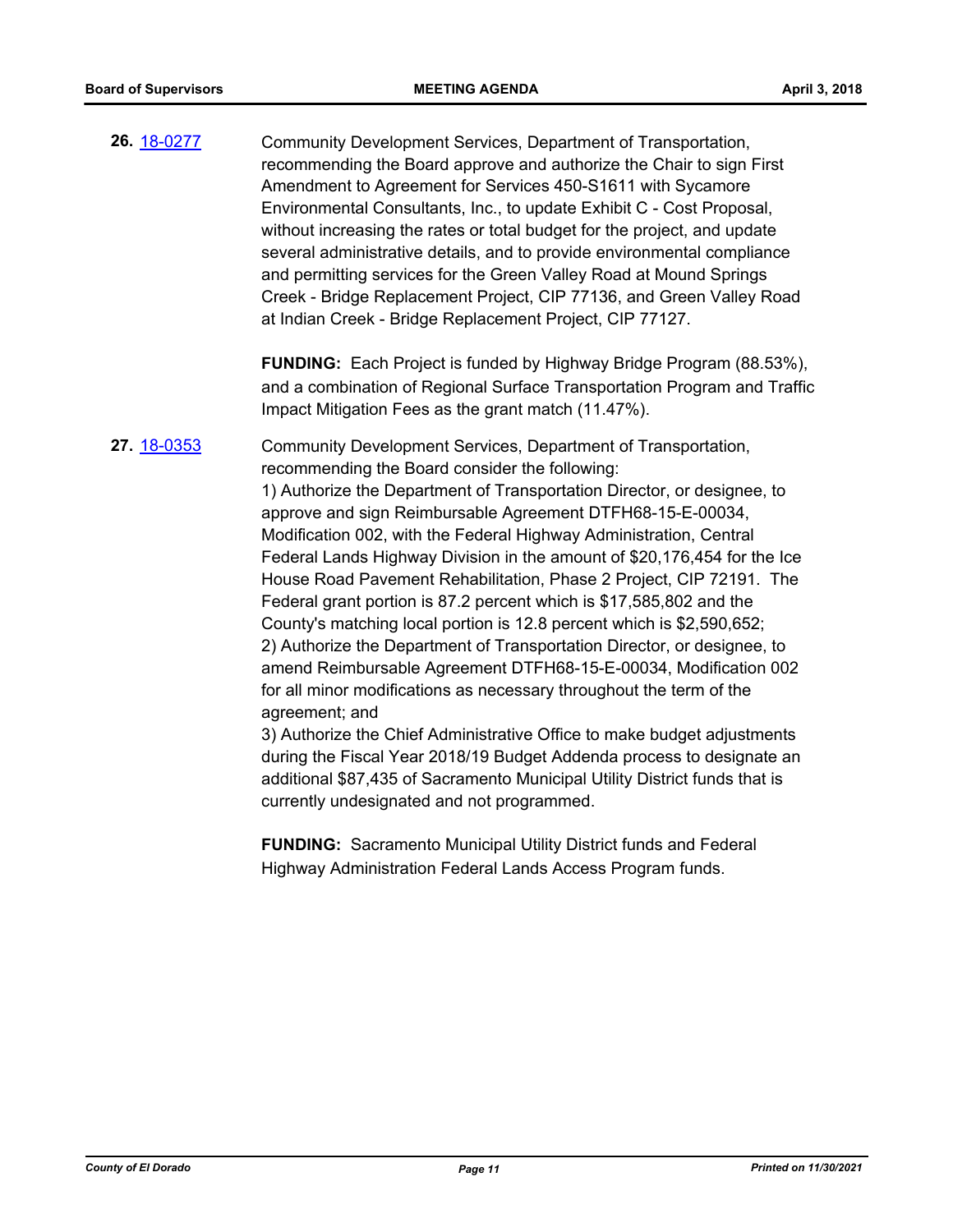**28.** [18-0438](http://eldorado.legistar.com/gateway.aspx?m=l&id=/matter.aspx?key=23783) Community Development Services, Planning and Building Department, submitting for approval of Final Map (TM05-1395-F-2) for La Caille Estates Subdivision, Phase I, creating twelve lots, ranging in size from 1.003 to 1.583 acres on the 14.438-acre property identified by Assessor's Parcel Number 070-510-01, located on the south side of Meder Road approximately 0.5 miles west of the intersection with Ponderosa Road, in the Shingle Springs area, and recommending the Board consider the following: 1) Approve the Final Map (TM05-1395-F-2) for La Caille Estates, Phase I

> Subdivision; and 2) Approve and authorize the Chair to sign the Agreement to Make Subdivision Improvements. (Supervisorial District 4).

#### **FUNDING:** N/A

**29.** [18-0449](http://eldorado.legistar.com/gateway.aspx?m=l&id=/matter.aspx?key=23794) Community Development Services, Planning and Building Department, submitting for approval of Final Map (TM10-1500-F) for West Valley Village Unit 3C Subdivision, creating a total of eight residential lots on property identified by Assessor's Parcel Numbers 118-440-30, 118-440-31, 118-440-32, and 118-440-33, located on the west side of Candlewood Court, 582 feet north-east of the intersection with Loganberry Court, in the El Dorado Hills area, and recommending the Board consider the following:

1) Approve the Final Map (TM10-1500-F) for West Valley Village Unit 3C; and

2) Approve and authorize the Chair to sign the Agreement to Make Subdivision Improvements. (Supervisorial District 2)

**FUNDING:** N/A (Developer Funded Subdivision Improvements)

- **30.** [18-0450](http://eldorado.legistar.com/gateway.aspx?m=l&id=/matter.aspx?key=23795) Community Development Services, Planning and Building Department, submitting for approval of Final Map (TM10-1501-F) for West Valley Village Unit 5C Subdivision, creating a total of twelve residential lots and two lettered lots on property identified by Assessor's Parcel Numbers 118-480-01, 118-480-02, 118-490-01, 118-490-02, and 118-490-03, located on the south side of Cornerstone Drive, at intersection with Cobblestone Way, in the El Dorado Hills area, and recommending the Board consider the following:
	- 1) Approve the Final Map (TM10-1501-F) for West Valley Village Unit 5C; and
	- 2) Approve and authorize the Chair to sign the Agreement to Make Subdivision Improvements. (Supervisorial District 2)

**FUNDING:** N/A (Developer Funded Subdivision Improvements).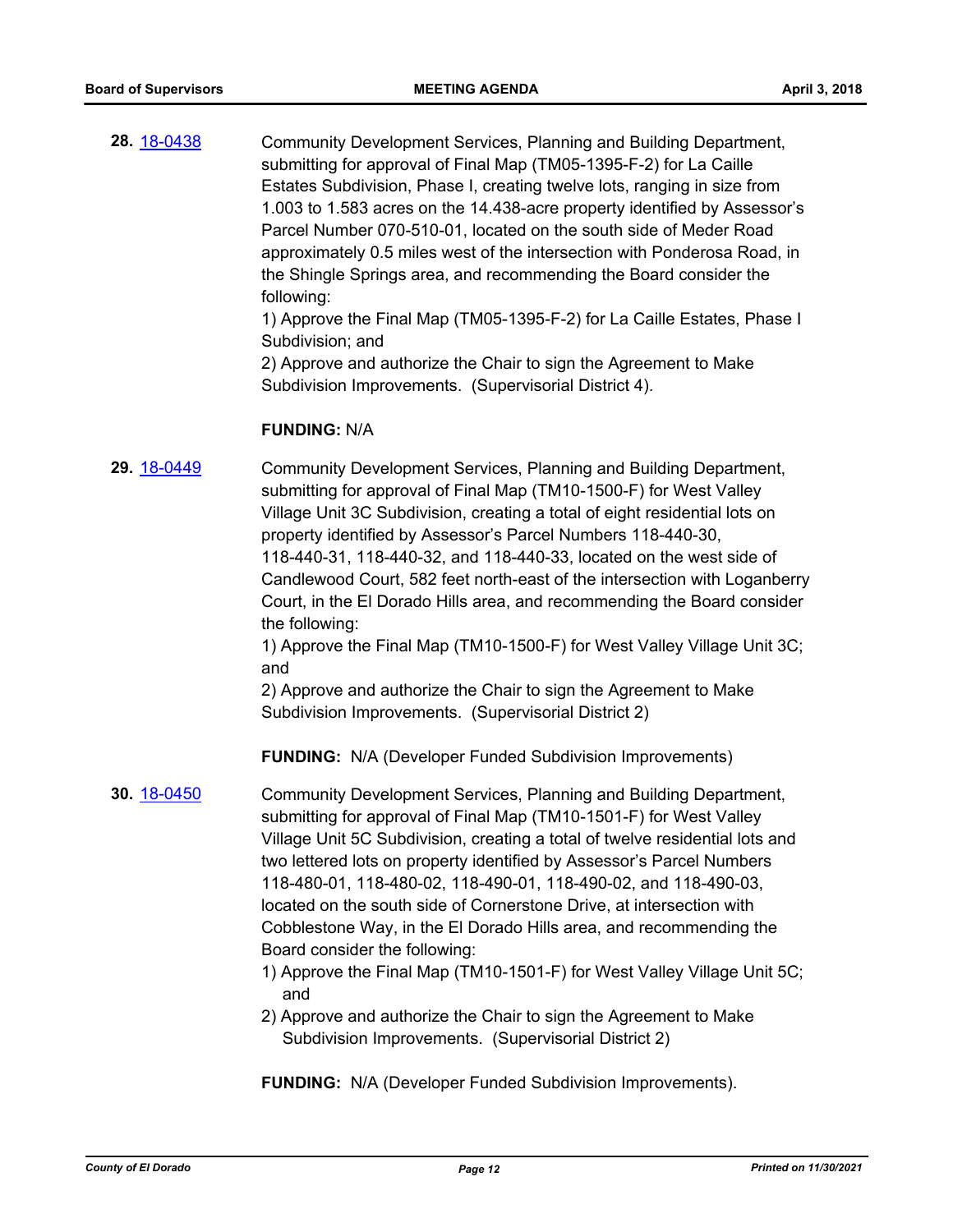#### **LAW AND JUSTICE - CONSENT ITEMS**

- **31.** [18-0265](http://eldorado.legistar.com/gateway.aspx?m=l&id=/matter.aspx?key=23608) Sheriff's Office recommending the Board: 1) Approve and authorize the Chair to sign Amendment I to Agreement 042-S1611 (#84) with Michael C. Berry, M.D., amending the Scope of Services, increasing the not to exceed amount to \$523,000, and updating the Notice to Parties and Contract Administrator, to provide selected pathology and related services in Placerville and South Lake Tahoe for the Sheriff's Coroner Division; and 2) Approve and authorize the Chair to sign Agreement #2402 with Michael C. Berry, M.D., terminating and replacing Agreement 042-S1611, in an amount not to exceed \$985,000 for the term effective May 1, 2018 through July 31, 2021 to provide selected pathology and related services in Placerville and South Lake Tahoe for the Sheriff's Coroner Division. **FUNDING:** Sheriff's Office Budget - General Fund.
- **32.** [18-0332](http://eldorado.legistar.com/gateway.aspx?m=l&id=/matter.aspx?key=23675) Sheriff's Office recommending the Board adopt and authorize the Chair to sign Resolution **051-2018** approving the submission of an application to California State Parks, Off Highway Vehicle (OHV) Division Grant Program in the amount of \$410,844 for law enforcement services on the Rubicon Trail and OHV areas within El Dorado County.

**FUNDING:** OHV Grant Funds of \$308,131, and 25% required match from the Sacramento Municipal Utility District Upper American River Project Federal Energy Regulatory Commission Special Revenue monies of \$102,713, for a total of \$410,844.

## **END CONSENT CALENDAR**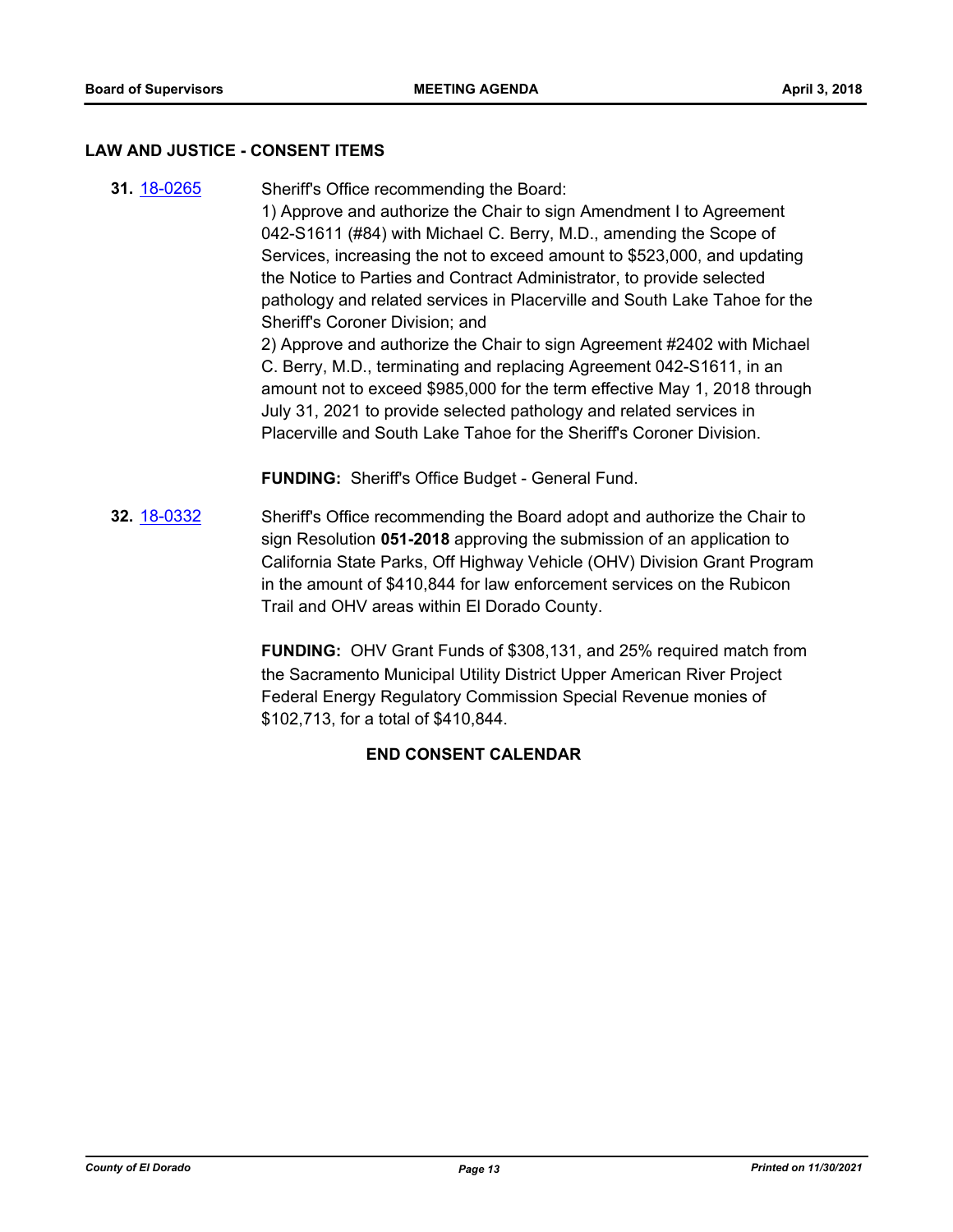#### **DEPARTMENT MATTERS (Items in this category may be called at any time.)**

- **33.** [18-0387](http://eldorado.legistar.com/gateway.aspx?m=l&id=/matter.aspx?key=23732) Supervisor Ranalli recommending the Board consider the following: 1) Receive a presentation provided by William E. Schultz, County of El Dorado Recorder-Clerk, Registrar of Voters and Veterans Affairs Director, regarding autism and autism spectrum disorders; and 2) Approve and authorize Chair to sign a Proclamation recognizing April 2, 2018, as "World Autism Awareness Day" and April 2018 as "World Autism Month"in the County of El Dorado. (Est. Time: 5 Min.)
- **34.** [18-0189](http://eldorado.legistar.com/gateway.aspx?m=l&id=/matter.aspx?key=23531) Health and Human Services Agency, on behalf of the El Dorado County Child Abuse Prevention Council, recommending the Board: 1) Adopt a Proclamation recognizing April 2018 as "Child Abuse Prevention Month" in El Dorado County; and 2) Receive and file a presentation by the Child Abuse Prevention Council. (Est. Time: 10 Min.)

#### **FUNDING:** N/A

**35.** [18-0416](http://eldorado.legistar.com/gateway.aspx?m=l&id=/matter.aspx?key=23761) Sheriff's Office recommending the Board: 1) Approve a program that would allow the Sheriff's Office to use General Fund monies to purchase meals, lodging, transportation, and other necessary items for homeless individuals for the purpose of reunifying them with their families; and 2) Find that such expenditures provide a valuable public benefit by improving outcomes for homeless individuals and reducing their dependence on public services. (Est. Time: 10 Min.)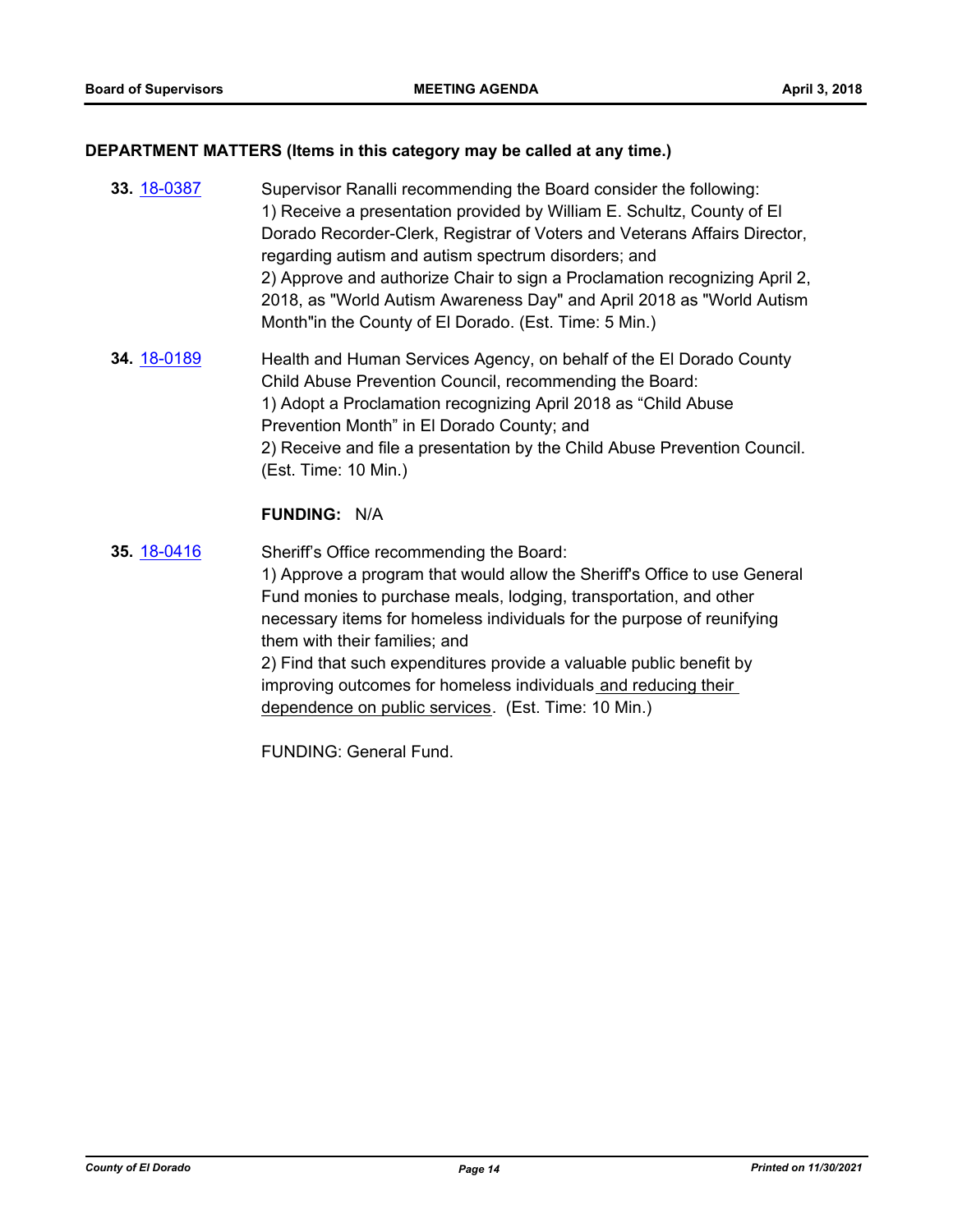#### **10:00 A.M. - TIME ALLOCATION**

**36.** [18-0239](http://eldorado.legistar.com/gateway.aspx?m=l&id=/matter.aspx?key=23581) HEARING - Community Development Services, Department of Transportation, recommending the Board approve and authorize the Chair to sign Resolution **042-2018** to create an Underground Utility District along Apache Avenue between Highway 50 and East San Bernardino Avenue in South Lake Tahoe. (Est. Time: 15 Min.)

> **FUNDING:** Road Fund (13%) and TRPA Mitigation Funds (87%) (No Federal Funds). Funding is provided by Road Fund discretionary funds and Tahoe Regional Planning Agency Mitigation Funds. The underground utility relocation is funded through Electrical Rule 20A Underground Utility Funds (Liberty Utilities), and Telecommunication Rule 32A.1 Tariff Funds (AT&T).

**37.** [18-0513](http://eldorado.legistar.com/gateway.aspx?m=l&id=/matter.aspx?key=23858) Supervisor Veerkamp recommending the Board review a memo from staff regarding the feasibility of a Mobile Home Rent Stabilization Ordinance. (Est. Time: 30 Min.)

#### **11:00 A.M. - TIME ALLOCATION**

**38.** [18-0455](http://eldorado.legistar.com/gateway.aspx?m=l&id=/matter.aspx?key=23800) Supervisor Ranalli recommending the Board:

1) Receive a presentation provided by the Center for Violence-Free Relationships on efforts to recognize April as Sexual Assault Awareness Month;

2) Receive a presentation provided by the Center for Violence-Free Relationships on this year's Annual "Walk a Mile in Her Shoes" event, scheduled for Saturday, April 14th at 10:00 am at Town Hall in Placerville, and

3) Approve and authorize the Chair to sign a Proclamation recognizing April 2018 as Sexual Assault Awareness Month. (Est. Time: 15 Min.)

**39.** [18-0466](http://eldorado.legistar.com/gateway.aspx?m=l&id=/matter.aspx?key=23811) Supervisor Ranalli recommending the Board:

1) Approve and authorize the Chair to sign a Proclamation recognizing April 2018 as "National Volunteer Month" in the County of El Dorado; and, 2) Join his efforts during the month of April and throughout the year to recognize those who volunteer their time and talent to support organizations within our community as well as those who volunteer their time and talent to support the numerous programs administered by our County agencies. (Est. Time: 5 Min.)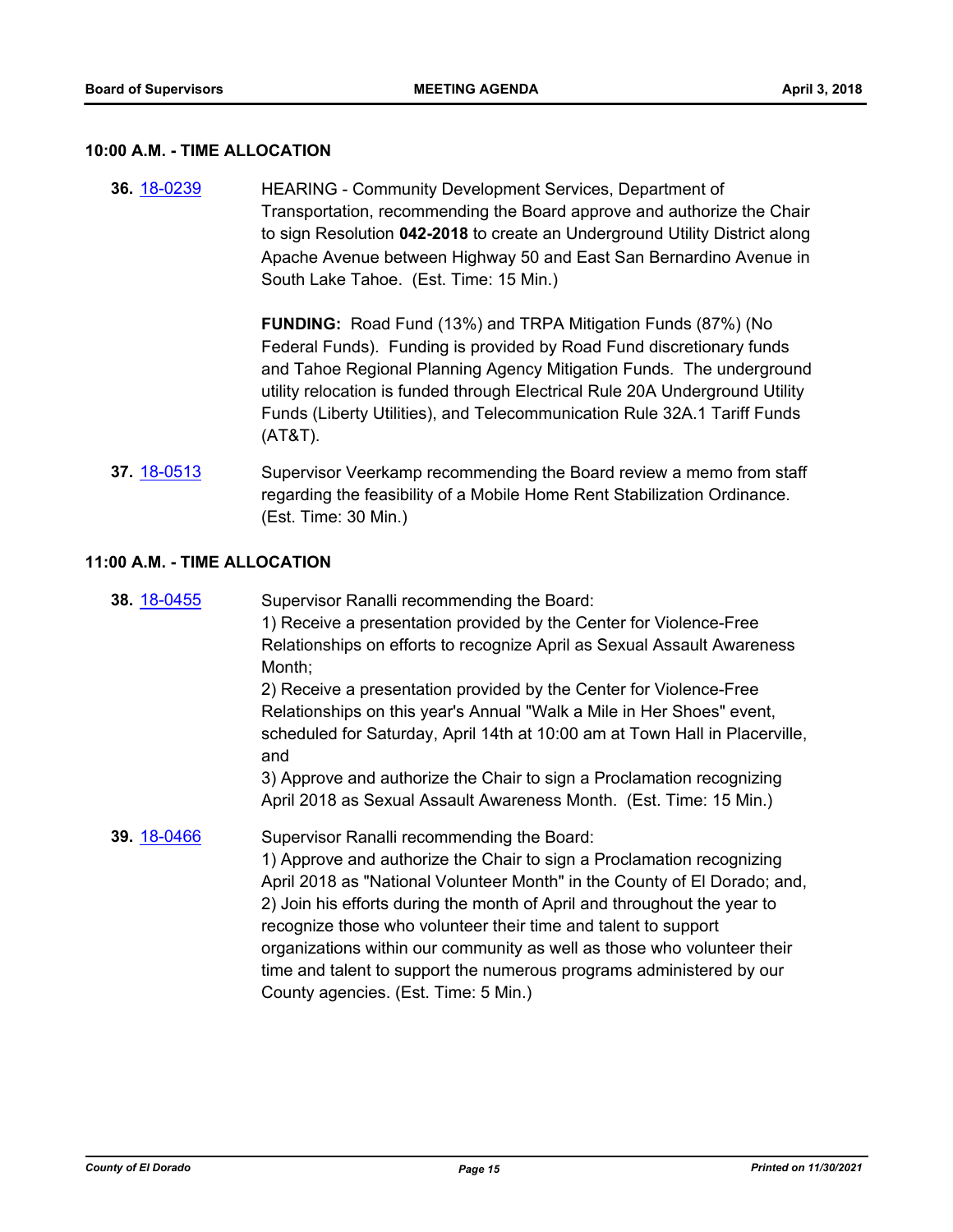**40.** [18-0538](http://eldorado.legistar.com/gateway.aspx?m=l&id=/matter.aspx?key=23883) Supervisor Ranalli recommending the Board: 1) Welcome Sheriff D'Agostini to provide the Board and members of the public with information on the history of the Sheriff's Team of Active Retirees (S.T.A.R.) Volunteer Program and the significant contribution of these volunteers in support of the Sheriff's Office, staff, sworn personnel, programs and the delivery of public safety services to the residents of El Dorado County; 2) Join Sheriff D'Agostini in recognizing the S.T.A.R. volunteers for their dedicated service to the Sheriff's Office, the County of El Dorado and the residents throughout our County; and 3) Approve the signature of all five Board members on Proclamations that recognize the Placerville and South Lake Tahoe S.T.A.R. volunteers. (Est. Time: 30 Min.)

#### **ITEMS TO/FROM SUPERVISORS**

#### **CAO UPDATE**

**ADJOURNED AT 1:29 P.M. in honor of Tony Deville Sr.**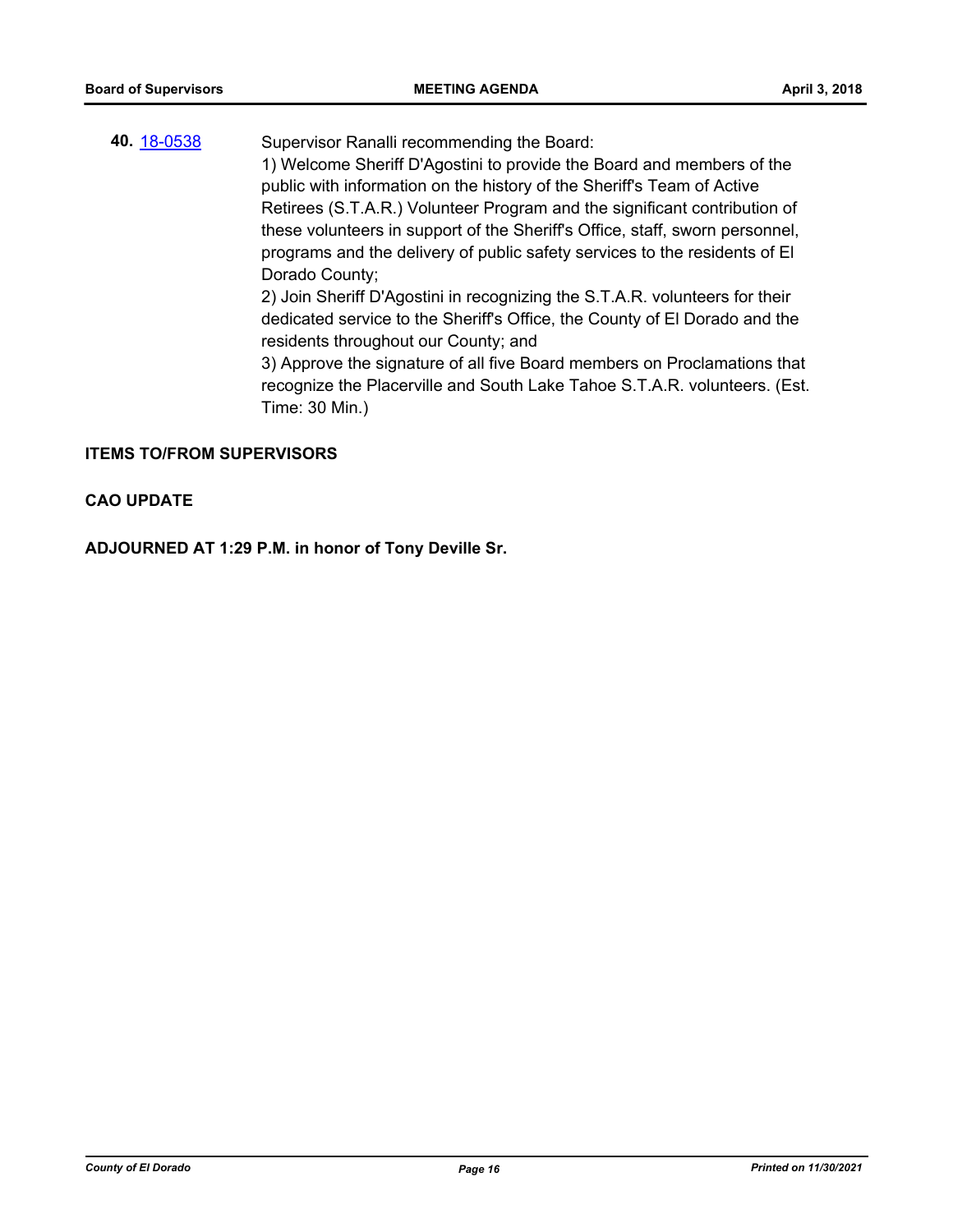## **CLOSED SESSION**

- **41.** [18-0501](http://eldorado.legistar.com/gateway.aspx?m=l&id=/matter.aspx?key=23846) **Pursuant to Government Code Section 54957.6 Conference with Labor Negotiator:** County Negotiator: Bruce Heid of Industrial Employers and Distributors Association; Director of Health & Human Services Agency and/or designee. Non-Employee Organization: In-Home Supportive Services. (Est. Time: 20 Min.)
- **42.** [18-0508](http://eldorado.legistar.com/gateway.aspx?m=l&id=/matter.aspx?key=23853) **Conference with Legal Counsel - Existing Litigation** pursuant to Government Code Section 54956.9(d)(1). Title: Citizens for Sensible Development in El Dorado Hills and Sue Taylor v. County of El Dorado and El Dorado County Board of Supervisors; Spanos Corporation and Tradewinds Lodge Real Parties in Interest (El Dorado County Superior Court Case No. PC20180127) Number of potential cases: (1). (Est. Time: 10 Min.)
- **43.** [18-0511](http://eldorado.legistar.com/gateway.aspx?m=l&id=/matter.aspx?key=23856) **Pursuant to Government Code Section 54957.6 Conference with Labor Negotiator**: County Negotiator: Director of Human Resources and/or designee. Employee Organization: El Dorado County Employees Association Local No.1 representing employees in the General, Professional, and Supervisory Bargaining Units; Operating Engineers Local No. 3 representing employees in the Trades & Crafts and Corrections Bargaining Units; El Dorado County Probation Officer's Association; Deputy Sheriffs Association representing employees in the Law Enforcement Unit; El Dorado County Criminal Attorney Association; El Dorado County Deputy County Counsel Association; El Dorado County Managers Association; El Dorado County Law Enforcement Managers Association; and Unrepresented Employees. (Est. Time: 45 Min.)
- **44.** [18-0533](http://eldorado.legistar.com/gateway.aspx?m=l&id=/matter.aspx?key=23878) **Conference with Legal Counsel Significant Exposure to Litigation** pursuant to Government Code section 54956.9(d)(2). Title: In re Adena Blair. Number of potential cases: (1). (Est. Time: 10 Min.)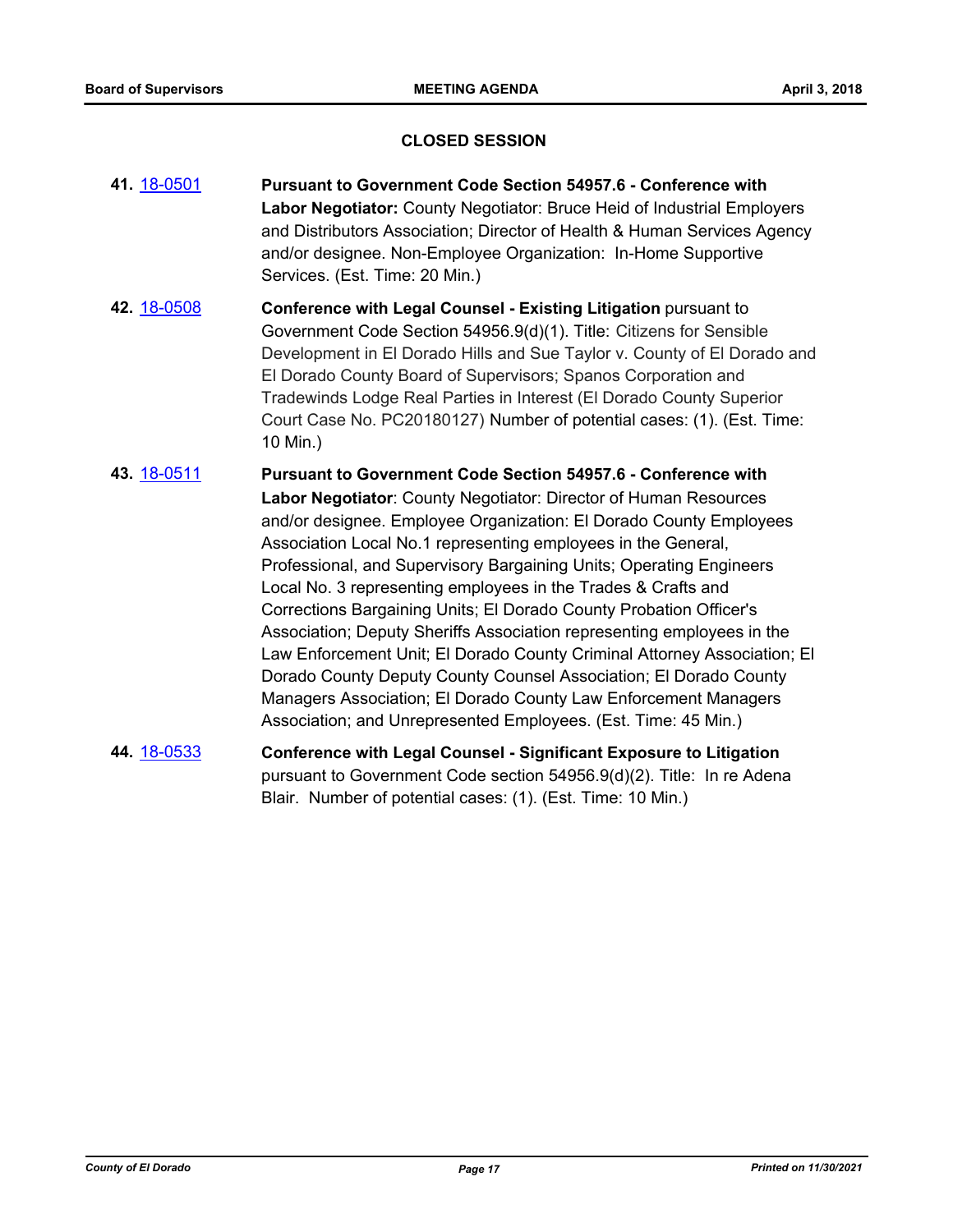On August 19, 2003, the Board adopted the following protocol: It is a requirement that all speakers, County staff and the public, when approaching the podium to make a visual presentation to the Board of Supervisors, must provide the Clerk with the appropriate number of hard copies of the presentation for Board members and the audience.

Digital Recordings of regular, Tuesday Board of Supervisors meeting are BROADCAST ON CABLE TV as follows:

West Slope - Comcast - Channel 15, Wednesday at 1:00 P.M. (day after Tuesday meeting) and Tuesday at 7:00 A.M. (One week after previous Tuesday Meeting)